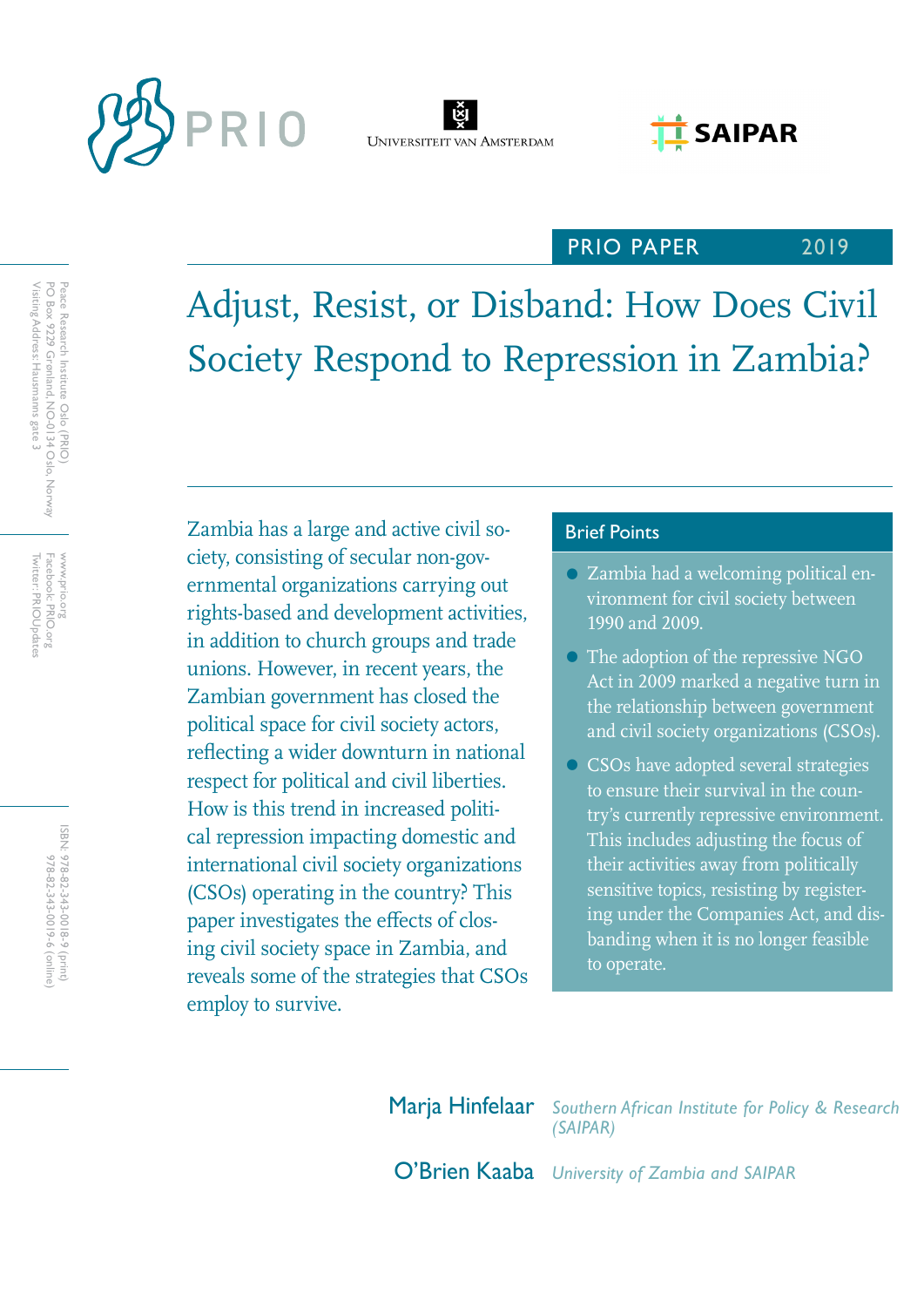#### **Introduction**

Zambia has had a vibrant civil society since the 1990s, when the country reintroduced multiparty democracy. In the twenty years that followed, civil society organizations (CSOs) played a key role in holding government accountable and directing public discourse on major governance issues.

Throughout that time, donor countries and various Western cooperating partners channeled large sums of foreign aid through CSOs, in order to build up a strong civil society capable of providing social services and fostering good governance.

Things changed dramatically in 2009, however, when the Zambian government reacted negatively to civil society criticism and introduced the new Non-Governmental Organizations Act (hereafter, the NGO Act), which effectively closed the space for CSOs. From that moment on, Zambia joined other countries that have seen increased legal and extra-legal measures intended to clamp down on the activities of CSOs.

But to what degree does political repression affect the political advocacy of local CSOs and international CSOs working in Zambia?

In order to answer this question, we conducted interviews with key informants in Zambia during the first quarter of 2019, as well as reviewing CSO documents, official government policies and laws, court proceedings and judgements, and informal statements about CSOs from political leaders. One of the goals of our research, which was funded by the Government of the Netherlands, was to determine whether receiving Dutch funding has had any impact on organizational survival strategies in Zambia under the NGO Act.

Our findings reveal how political advocacy evolves in a restrictive political climate. This paper discusses our findings and offers some policy recommendations. Our recommendations are particularly relevant for policies aimed at the promotion of inclusive development through CSOs and transnational CSO cooperation.

#### **A Short History of Zambian Civil Society**

Since the reintroduction of multiparty democracy in the early 1990s, Zambia has experienced two important moments for opposition forces in Lusaka. The first, running from the early 1990s to roughly about 2009, was characterized by the opening up of space for these forces after the era of the one-party state. When the private media expanded, hundreds and then thousands of civil society organizations formed, and these associations faced fewer official and unofficial restrictions on their activities. The second moment, beginning at around 2009, has been a period of increasing political repression, as successive leaders (Presidents Banda, Sata, and Lungu) have sought to tighten their grip on power in response to a narrow electoral mandate and mounting opposition. Since then, the space previously opened up to non-state political actors has been progressively eroded. Critical media have been closed down or intimidated into compliance. Non-Governmental Organizations (NGOs) have been muzzled, and the right of university and college students to engage in protests has been sharply curtailed.<sup>1</sup>

There are two likely explanations for the increase in repression. First, the ruling party, the Patriotic Front (PF), is positioning itself as a vanguard party. The constitution of the ruling Patriotic Front party draws directly on the discourse of the former ruling party led by Kenneth Kaunda, the United National Independence Party (UNIP), which was the only party legally allowed to exist in Zambia between 1973 and 1990. The PF constitution declares that "the Party is the supreme organization and the guiding political force in the land". It goes on to say that "all the public institutions, Stateowned enterprises and popular mass and similar organizations" shall be "led by persons who are members of the Party and who are uncompromisingly committed to achievements of the Party" (Action Aid, 2019).

A second reason for civil society's struggle is decreased funding levels. Western donor support to Zambia, as expressed in percentage terms, dropped from over 35% of the national budget in the late 1990s to less than 3% in 2016. This represents a massive decline, one that has had an impact on the donors' leverage vis-à-vis the Zambian government. Declining funding for civil society increased

organizational vulnerability to "co-optation" by the ruling party.

An example symptomatic of this reduction in donor focus is the fact that the Embassy of the Netherlands closed its doors in Zambia in 2013. Dutch cooperation with Zambian NGOs is now channeled through the organization HI-VOS (which has a small office in Lusaka and a regional office in Harare), as well as through other international CSOs such as Cordaid, Action Aid Netherlands, Free Press Unlimited, International Union for the Conservation of Nature (IUCN), and the World Wildlife Fund (WWF). Some Dutch funding is further channeled through the European Union.

#### **Legal Regulation of Civil Society**

There are four pieces of domestic legislation under which CSOs can register as legal entities in Zambia: the Societies Act (Chapter 119); the Land (Perpetual Succession) Act (Chapter 186); the Non-Governmental Organizations Act 2009 (NGO Act); and the Companies Act 2017. None of these pieces of legislation were specifically passed to enhance the positive roles of CSOs. The Societies Act was passed in the 1950s to stifle nationalist movements from advocating for independence. The Land (Perpetual Succession) Act was passed in the 1920s as a mechanism for incorporating societies to hold land continuously in trust. The NGO Act was passed in 2009 largely to stamp out critical NGOs through the introduction of onerous registration requirements and limitations on the geographical reach and focus area of NGOs, as well as through new stringent penal sanctions against members of staff of NGOs for defaulting on legal requirements.

Resistance from NGOs resulted in the government agreeing to collaborate with civil society to review the NGO Act, a process that continues today. The Companies Act is the primary law providing for the incorporation of business entities as companies and their regulation. It is not primarily intended for regulation of NGOs, but rather to empower companies to govern themselves freely, provided they adhere to the basic rules of corporate government. However, the Act provides for non-profit entities to register as companies limited by guarantee (charitable companies). Before the passing of the NGO Act in 2009, very few NGOs were registered under the Companies Act. However, in response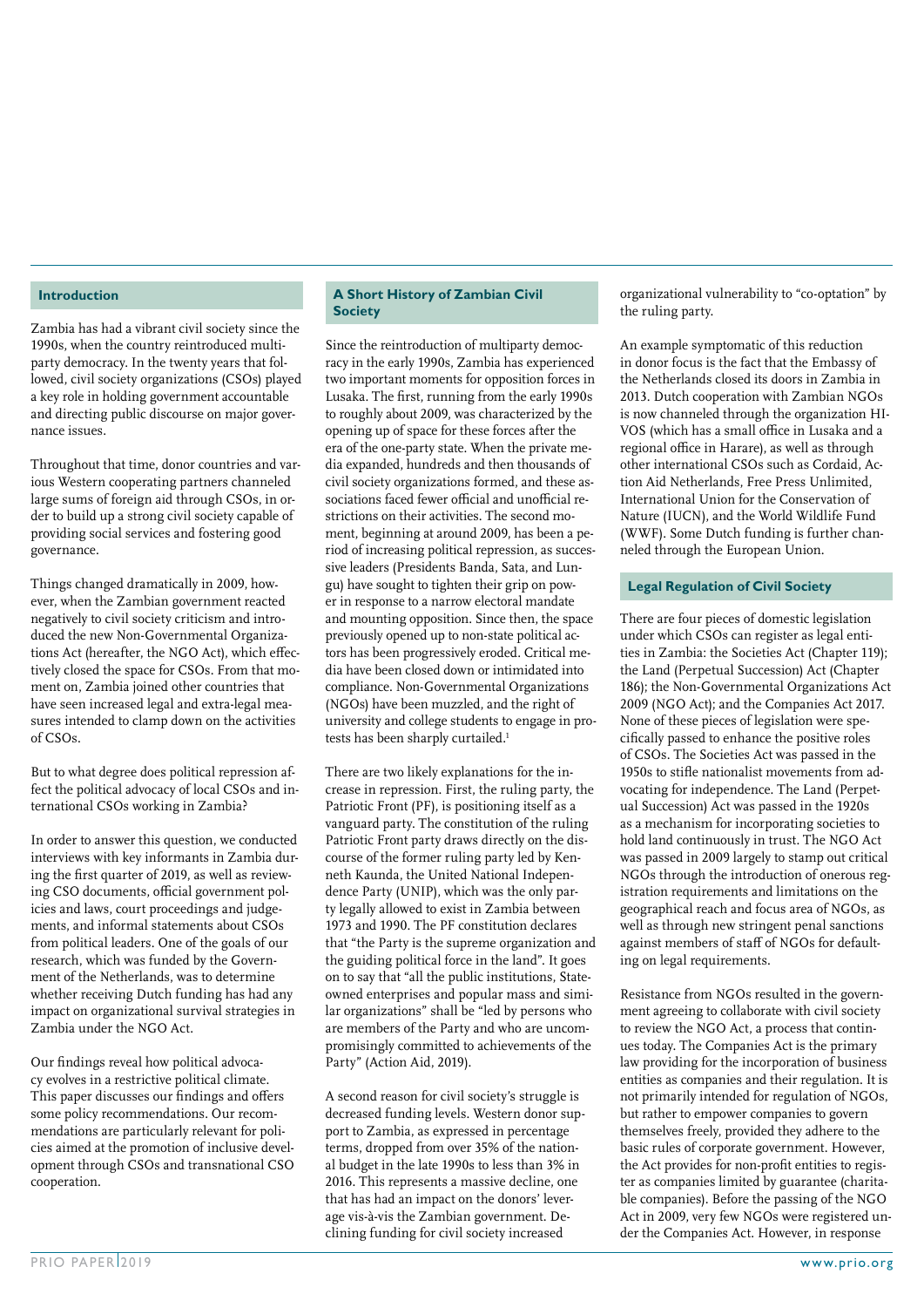to the restrictive mechanisms of the NGO Act, many organizations have opted to register under the Companies Act.

Apart from this onerous regulatory regime, NGOs often face threats from and prosecution by authorities, usually based on colonial pieces of legislation. Several NGO leaders have been arrested and were saved through litigation and judicial intervention. For example, Joe Kasonkomona, an LGBT activist, was arrested in 2013 while he was live on TV (Muvi TV) advocating for the decriminalization of homosexuality. He was charged with the offence of idle and disorderly conduct. The High Court declared his arrest unconstitutional in 2015.<sup>2</sup> Similarly, in 2013, MacDonald Chipenzi, then the Executive Director of the Foundation for Democratic Progress (FODEP), was arrested and charged with the offence of spreading false information. The High Court also freed him and declared the provision under which he was arrested unconstitutional.3 More recently, in September 2017, the police arrested six CSO activists, including Laura Miti (CEO of Alliance for Community Action) and Lewis Mwape (CEO of Zambia Council for Social Development), following their protest against official corruption outside the National Assembly grounds. They were charged with the offence of "disobeying lawful orders".<sup>4</sup>They were later acquitted by the courts.

Although the courts have tended to be the refuge of last resort for persecuted NGOs, recent cases have shown that when criticism is directed against the judiciary, the courts are equally quick to close civic space. For example, in 2018, the Supreme Court sentenced Gregory Chifire, a civil society activist, to six years imprisonment for alleging that some Supreme Court judges had taken bribes in determining a highprofile commercial case.<sup>5</sup>

#### **Shrinking Space for Media Freedom**

The shrinking political space does not only affect CSOs, but also the media. Since President Mwanawasa's death in 2008, independent media freedom has been deteriorating.6 Under the rule of Mwanawasa's successor, Rupiah Banda, critical media institutions were threatened with closure, and government threats prevented publications considered hostile to the Banda administration from receiving advertising, cutting off a major source of their revenue.<sup>7</sup> More

recently, in the 2016 Zambian general election, the US State Department noted that the election was marred by serious restrictions on the media, with biased press coverage severely impeding the fairness of the election.8

Ever since coming into power during the 2016 general election, President Edgar Lungu has continued his predecessors' assault on media freedom. In order to muzzle the media, the Lungu administration has strategically utilized a toolkit of legal threats, political pressure, and the co-optation of private media organizations. These tactics have diminished the media's independence, thereby acutely undermining its credibility and impartiality, and as a consequence, further limiting space for civil society to engage with the public and hold government accountable.

#### **Civil Society in Zambia: To Adjust, Resist, or Disband?**

How have CSOs been responding to the adoption of the NGO Act, and what strategies do they employ in order to keep their doors open and continue to function? Our interviews with CSO representatives in 2019 highlighted three ways in which CSOs respond in the face of repression.

#### **Adjust**

Many NGOs have moved away from working explicitly on politically sensitive topics to areas like 'accountability' and 'service delivery'. NGOs that have continued their public work on political topics have adjusted their interactions with the government. Since there are political barriers to civil society operations, NGOs have learned how to state their political concerns more neutrally and to look for available spaces for political engagement and dialogue. They further adjust by learning from each other and from partner organizations based in neighboring countries that have had long experience with political repression. NGOs also ensure that their organization's legal standing, policies, finances, and administration are in order, so that the government cannot denounce them on that front. They try to remain engaged with political elites.

#### **Resist**

NGOs have resisted the NGO Act by not complying with it and instead registering under

the Company Act. Others exercise non-compliance by making use of existing structures. For instance, the NGO Caritas falls within the influential Catholic Church in Zambia (and beyond), which is exempted from legal registration requirements.

Non-compliance has worked, as evidenced by the fact that registration under the NGO Act is very low (550). The Registrar of Societies noted recently that out of 22,000 registered societies, only 9,341 societies (CSOs) filed their annual returns in 2018, a situation that is "not pleasing to government".9 This helped to prompt the government to review the NGO Act.

NGOs have also been coming together to organize legal defenses when they encounter arrest and other legal problems. Some activists make use of their high public profile and consequently become (almost) untouchable. Given that the mainstream media has come under attack, they make use of social media as an alternative.

#### **Disband/Disappear**

Many organizations have gone off the radar and/or have lost their erstwhile NGO status. Often this demise coincides with the departure of the founder of the NGO, since mentoring for succession is often lacking within organizations. Additionally, many NGOs have gone silent through self-censorship. As a result, organizational messaging stays within the NGO sector and does not impact wider society.

#### **Non-Government Intimidation**

#### **Opposition Parties**

The political opposition expects civil society to support them by default, so if CSOs say something against them, they feel as if they have been betrayed. Depending on the issue, this sense of betrayal can be accompanied by threats against CSOs.

#### **Private Sector**

The private sector (especially mining companies) funds local organizations that will publicly contradict civil society findings. They support national and international campaigns to make counterstatements.